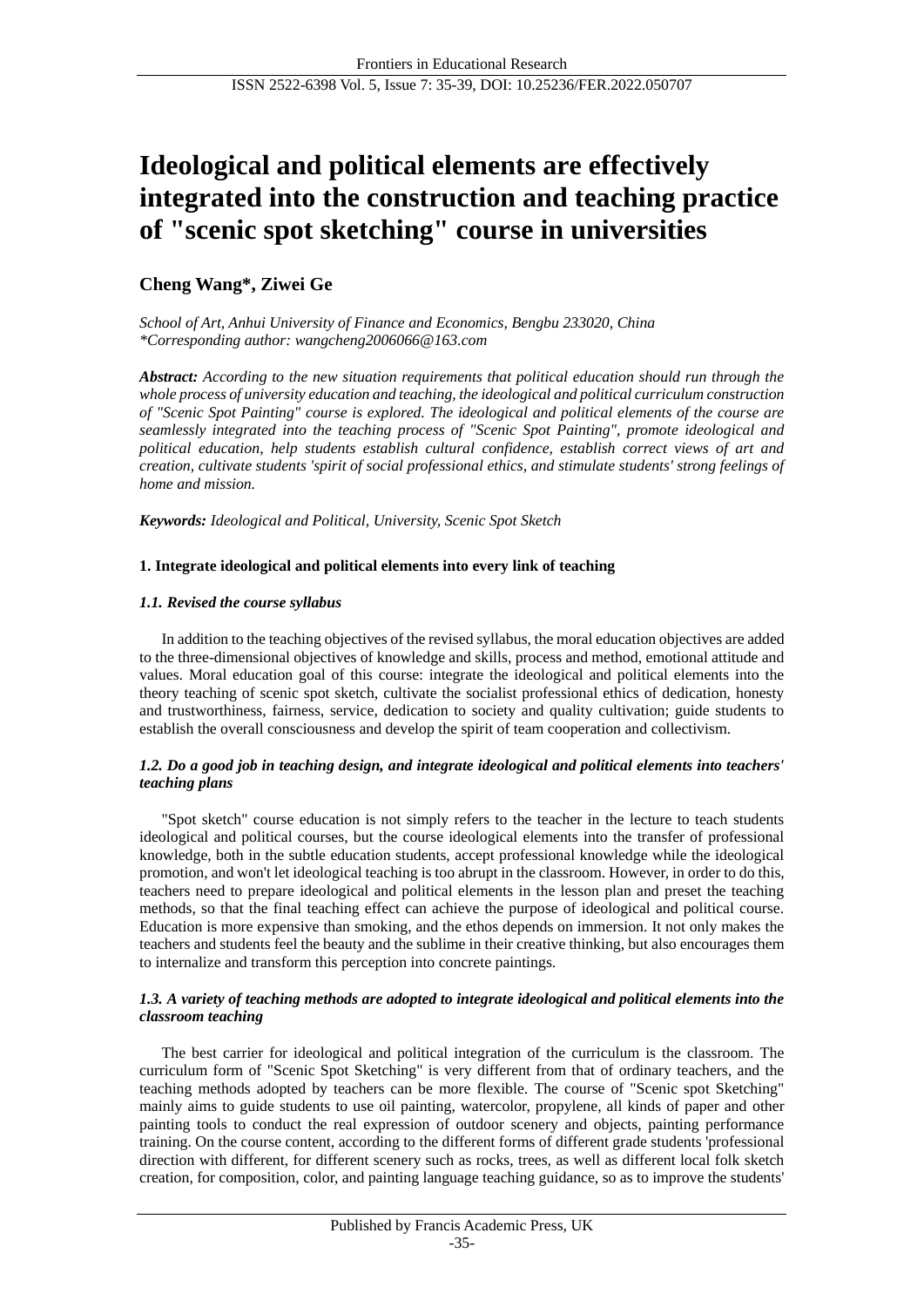## ISSN 2522-6398 Vol. 5, Issue 7: 35-39, DOI: 10.25236/FER.2022.050707

interest in creation, and let the painting real link to life. In the process of sketching in scenic spots, various teaching methods such as subject theory teaching method, model painting analysis method, tutor demonstration teaching method, students' field practice method, student works analysis method, homework concentrated report exhibition method are adopted to build a multi-dimensional teaching system. In the teaching process at the same time, teachers should be based on the new era, the course ideological education throughout the whole teaching process, guide students in learning teaching materials as auxiliary tools, to learn from excellent works, and education students feel excellent traditional culture at the same time, combined with social reality, innovation in the inheritance, realize the traditional and modern scenic era, integration, Chinese, internationalization.

#### **2. Ideological and political teaching practice of "Scenic spot Sketching" course in colleges and universities**

#### *2.1. Build a good course ideological and political main battlefield, sprinkle "salt" teaching process*

Since the 18th National Congress of the Communist Party of China, General Secretary Xi Jinping has talked about traditional Chinese culture on many occasions, expressing his recognition and respect for traditional culture and traditional ideological value system. "We must be confident in our path, theory and system, and the most fundamental thing is cultural confidence," Xi said. The so-called cultural confidence is that a nation, a country and a political party to fully affirm and actively practice its own cultural value, and hold a firm confidence in the vitality of its culture. The spot sketch course content framework is including gate building, hall and roof, stone carving, woodcarving, porcelain, clay sculpture, colored drawing or pattern is closely related to human real life and spiritual world, the ancient buildings behind the history, is not only the intuitive practical value or beautiful decoration, also contains the wisdom of the ancients, is the ancient attitude towards life, is the spirit of the ancient pursuit of life.

In the class of "scenic spot sketching", teachers will bring ideological and political elements of the course into the classroom must not be mechanically copied, students in the classroom professional learning is a state of "natural", the addition of this ideological and political elements can only be silent, is subtle, just like "salt method". The so-called salt sprinkling method is a special technique of watercolor painting. When the colored paper is not dry, sprinkle salt on it, and the salt will melt the color, wait for the picture to dry and produce snow-like texture. The darker the picture is, the stronger the effect is. "Salt" here refers to the ideological and political elements, and the ideological and political elements are implanted into the classroom like the "salt sprinkling method", which can really do a good job in the ideological and political affairs of the course. Reviewing the course design of "Scenic Spot Painting", in the second chapter, "Design of Man and Nature", the ideological and political elements are selected as "ecological civilization". Ecological civilization is a social form with the basic purpose of harmony between man and nature, man and man, and man and society, a virtuous cycle, all-round development and sustainable prosperity. While feeling the ancient architecture culture, students should stimulate their patriotism, practice the ecological concept that clear waters and green mountains are gold and silver mountains, and feel the wisdom crystallization of "unity of man and nature" and "man and nature". In the third chapter of "traditional design thought", the "view of material use", the point of ideological and political integration in this chapter selects the "humanistic spirit". Humanities, as a unique spiritual phenomenon, is the scale of all things, the carrier of human wisdom and spirit, is a unique and existing integral organic part of human beings, it has always occupied a priority in the reproduction and transmission of human generations. It can be said that a vast and inexhaustible human literature and history is a vivid history of the spiritual course of human beings constantly "knowing yourself". As the famous British aesthetician Collingwood pointed out: " There is no history of art, only human history." On the one hand, guide students to think about excellent traditional ancient buildings, not only" human "," human "use", "physical" and "human nature", to avoid "human material service". In the "traditional architecture" in the fourth chapter "Construction technology" of "Scenic Spot", the ideological and political integration point in this chapter is "national pride". National pride is an important factor in patriotism, which refers to the emotion that expresses a high degree of recognition, confidence and optimism in the history, cultural culture, traditional spirit, value orientation, reality, future development and so on. Architectural culture is the sum of the architectural material wealth and architectural spiritual wealth created in the practice of human social history. Architectural culture is an integral part of the overall culture of society. Building is the carrier of architectural culture. It carries the information of mutual movement between human beings, society, nature and architecture. The synthesis of these information is architectural culture. In the "Hui-style architecture" of "Construction Technology" in chapter 4 of "Scenic Spot", this chapter is integrated into the ideological and political points. "cultural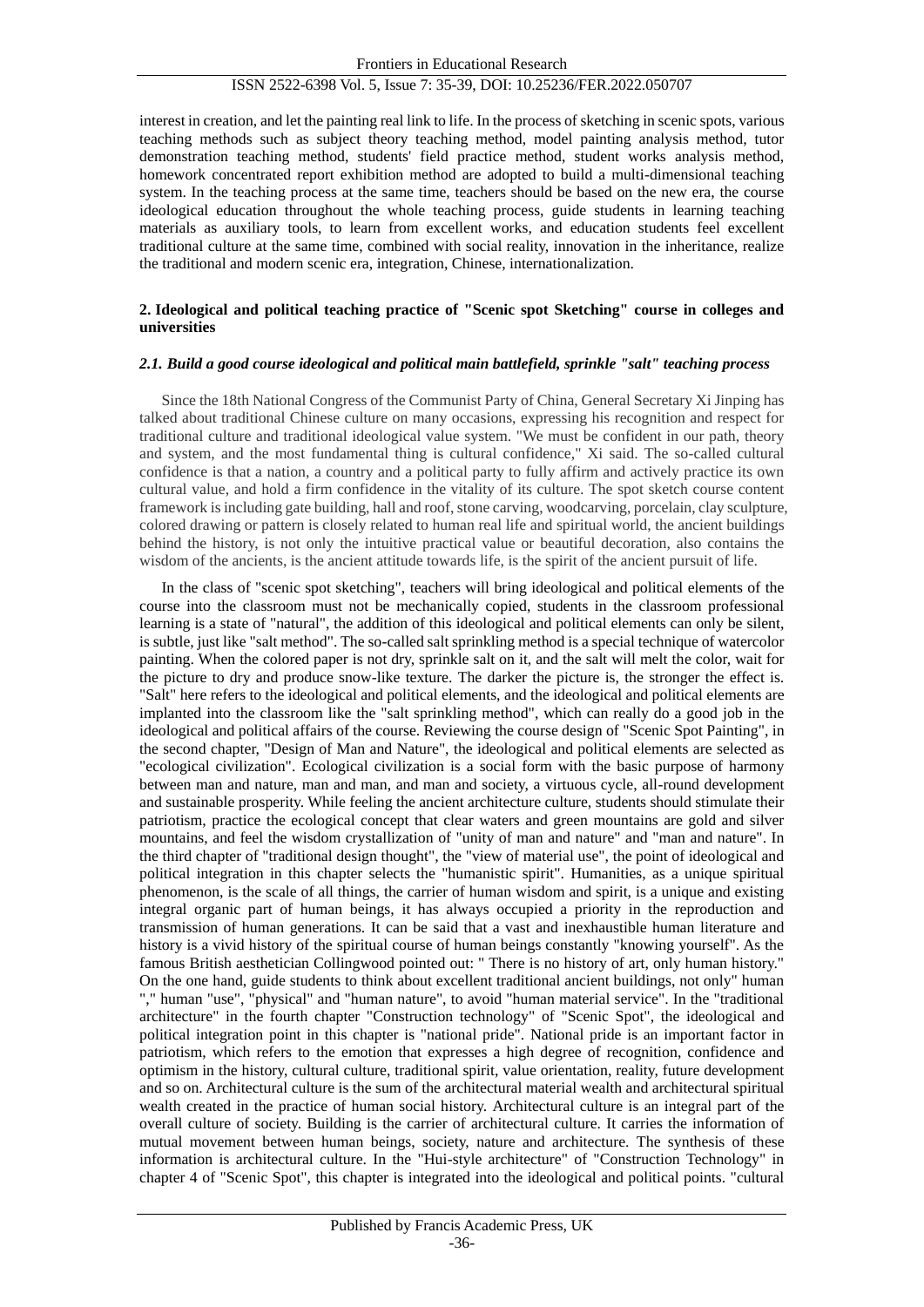#### ISSN 2522-6398 Vol. 5, Issue 7: 35-39, DOI: 10.25236/FER.2022.050707

confidence" is the full affirmation and active practice of a nation, a country and a political party, and the firm confidence in its cultural vitality. Guide students to pay attention to the Hui-style architecture, the outstanding representative of traditional ancient buildings, feel the bright Chinese material civilization, and strengthen their cultural confidence. Such as in the attractions sketch "architectural decoration", this chapter ideological integration is "inheriting the Chinese context, carry forward the excellent traditional culture", guide students to pay attention to the traditional ancient decoration technology, refining traditional cultural elements symbol, design conforms to the modern and contemporary aesthetic excellent products, further improve students' ideological and moral construction, guide students to participate in moral practice, improve personal ideological and moral accomplishment, rich personal life accumulation. To guide students to think by their brains and experience the traditional culture and ancient architectural spirit in scenic spots in their hearts, is to integrate the "salt" of ideological and political affairs of the course into the "soup" of "Scenic Spot Sketching".

#### *2.2. Good course ideological and political integration: explicit teaching and invisible teaching are unified*

Explicit education is open and organized, such as conversation, discussion, discussion, learning, meeting and other systematic, educational system, to show the educators that the educational goal of this means is explicit education. The spot sketch course by showing the past daily living, show the living behind the life world, layout group discussion, creation display, etc., guide the students to analyze and thinking, in the perspective of modern art creative ideas, clarify ideas, increase academic knowledge, improve professional skills, develop good learning habits at the same time, understand the Chinese traditional culture "bearing, namely", grasp the connotation of the embodied spirit, and improving "craftsman spirit", harmony between man and nature. The implicit education in ideological and political course teaching refers to the general term of all school cultural elements that are not included in the curriculum plan, but have an important impact on students' personality and moral character. In the hidden teaching of "Scenic spot sketch" course, colleges and universities should integrate the essence of "casting soul and educating people" into education and teaching, scientific research, discipline construction and social practice, and form a pattern of mutual support, mutual promotion and joint education. In particular, we should give full play to the advantages of art education. In the process of education, through the theme of ideological and political education, highlight humanistic feelings and artistic feelings, and write a good chapter of education with the superimposed advantages of " $1 1 > 2$ ". Practical operation is an important step in art teaching. Through practical operation, students can record the beauty in life, create works, record the beauty in life, or show their own artistic accomplishment through their own works. Teachers can guide students to cultivate good ideological and political accomplishment by recording some commendable events in their life. For example, the design of the new rural public outdoor furniture "group chair", through implicit teaching, is to guide students to use traditional elements, materials, structures and ideas, to face new problems, put forward new plans, and create new works. With the rapid promotion of modern urbanization construction, the traditional countryside bearing our beautiful growth memory is disappearing, and high-rise buildings are rising everywhere. How to watch our spiritual home and how to keep our "homesickness" has become a realistic proposition jointly faced by our Times, society and modern painting. To integrate the ideological and political education of the course into the professional classroom, the teaching method of "knowledge points + classic cases + historical reality comparison + transfer method" should be used to truly integrate ideological and political education into every link of the course teaching. Teachers not only explain the knowledge points and realize professional knowledge education, but also guide students to inherit the historical context and keep pace with The Times. It is necessary to follow the principle of "student-oriented", adopt the unity of education and education, and achieve the unity of explicit teaching and invisible teaching. Art can be felt, and education is invisible. General Secretary Xi Jinping stressed at the symposium on literature and art work: " The pursuit of truth, goodness and beauty is the eternal value of literature and art. The highest state of art is to make people move them, let people's soul undergo baptism, and let people find the beauty of nature, life, and the beauty of the soul. "Art education has a special attraction, appeal and influence, and has the unique educational function of guiding the correct political consciousness, moral concept and personality quality. In the practice of running good ideological and political theory courses, it is particularly important to actively explore the integration path of ideological and political education and art education, and make good use of the functions of art education and aesthetic education and moral education.

#### *2.3. Good ideological and political demonstration: from architectural pride to cultural confidence*

Architecture is not just a technical science, but also an art. After a long period of efforts, ancient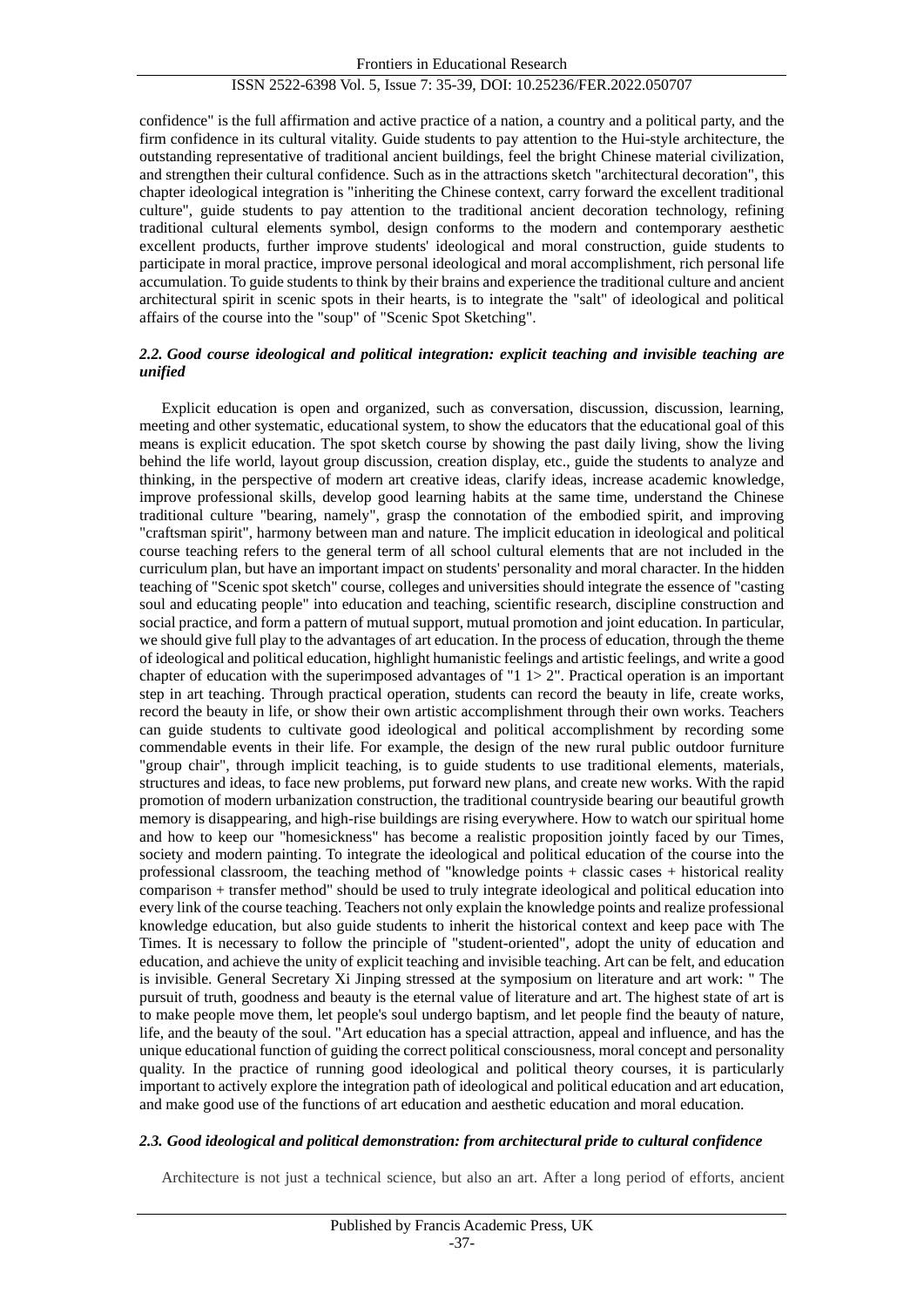#### ISSN 2522-6398 Vol. 5, Issue 7: 35-39, DOI: 10.25236/FER.2022.050707

Chinese architecture has absorbed the characteristics of other traditional Chinese art, especially painting, carving, arts and crafts and other plastic arts, and created a rich and colorful artistic images, and formed many characteristics in this respect. Since ancient times, China has been a unified multi-ethnic country. The regions where these ethnic groups live, due to the different natural environment and climate conditions of east, west, north, south, and because different regions produce different building materials, so for generations. They will follow the natural conditions and possible materials, according to the different needs and habits of their own production and life, create different buildings, and form their own architectural practices and architectural styles in the long-term development. Chinese culture has the humanistic cultivation of social virtue and warmth, and also contains the historical heritage of five thousand years. Curriculum ideological and political education is a comprehensive educational concept that constructs the education pattern of whole staff, whole course and whole course, to put all kinds of courses in the same direction, form a synergistic effect, and take "cultivating people by virtue" as the fundamental task of education. In essence, it is to achieve moral education. Ideological and politics is not a separate course, but it is the core link in curriculum construction. This is not a concrete method of knowledge, but a comprehensive shaping of emotional attitudes and values. Through the ideological and political construction of the course "Scenic Spot Sketching", teachers and students can not only feel the beauty and nobility in their creative thinking, but also encourage them to internalize and transform this perception into concrete paintings. Liu Kuiyi "Biography of Huang Xing": " Today in Hunan Province, the revolutionary thought of the military circles, the citizens are also osmosis. Education is more important than fumigation, and the atmosphere depends on immersion (Guo Bingwen language). In the process of deep integration of ideological and political courses and professional courses, students' professional courses and ideological and political thoughts have been sublimated simultaneously.

The late Tang Dynasty poet Shi Kongtu wrote: "If you will not go through, and the ancient will be new ones." The report to the 19th National Congress of the Communist Party of China calls to "combine creative transformation with innovative development" and promote the development of fine traditional Chinese culture, which can be summarized as inheritance and innovation. Inheritance is to consciously choose the excellent traditional culture to inherit; innovation is to develop the inherited culture combined with the value orientation of modern people, and finally form the excellent cultural works that only belong to the Chinese nation. As a professional course of the school of art, inheriting the tradition is never restoring ancient ways, but in the inheritance of inheriting the essence of creation, combining the aesthetics of the new era, the elements and the things of the new era. The course group of "Scenic Spot Sketching" insists that the ideological and political construction of the course should be output-oriented, so that the ideological and political construction results can be obtained. In teaching, students are guided to connect traditional culture with modern and contemporary life and study, shorten the distance between the tradition and the modern, the ancient and the present, and encourage students to use research methods related to design to analyze and innovate painting from the perspective of traditional scenic spots that they are interested in. Students majoring in painting in 2018 of the School of Art began to follow the course of "Scenic Spot Sketching" from their sophomore year. Under the guidance of teachers, they combined their interest in Hui-style architecture with professional knowledge and created a series of works of "Huizhou Impression". These works have been loved by many students, but also strengthened their determination to integrate traditional cultural elements with modern painting. Our cultural confidence comes not only from the cultural accumulation, inheritance, innovation and development, but also from the vigorous vitality of today's socialism with Chinese characteristics and the bright prospect of realizing the Chinese dream. "No doubt, you must first be confident." Only by having a firm confidence in our own culture, can we gain the calm courage to persist, summon up the courage to forge ahead, and glow with the vitality of innovation and creation. Culture builds up in the world, and culture prospers in the country. It is a task of The Times to strengthen our cultural confidence, vigorously promote Chinese culture to go global, provide more effective soft protection and a more favorable soft environment for China's economic, diplomatic and security influence, and provide more basic, deeper and lasting strength for our confidence in building a strong country.

#### **3. Conclusion**

Under the current new situation, the teaching team members of the curriculum group integrate the ideological and political elements of the course into the exploration and practice of the teaching process of "Scenic spot sketching", and realize the mutual integration of the professional content and curriculum education of the scenic spot sketching courses. Course involves the scenic spots in the present situation of the ancient buildings, cutting-edge works and industry pattern into the classroom, let the students understand the traditional attractions of ancient architecture culture great achievements, enhance their